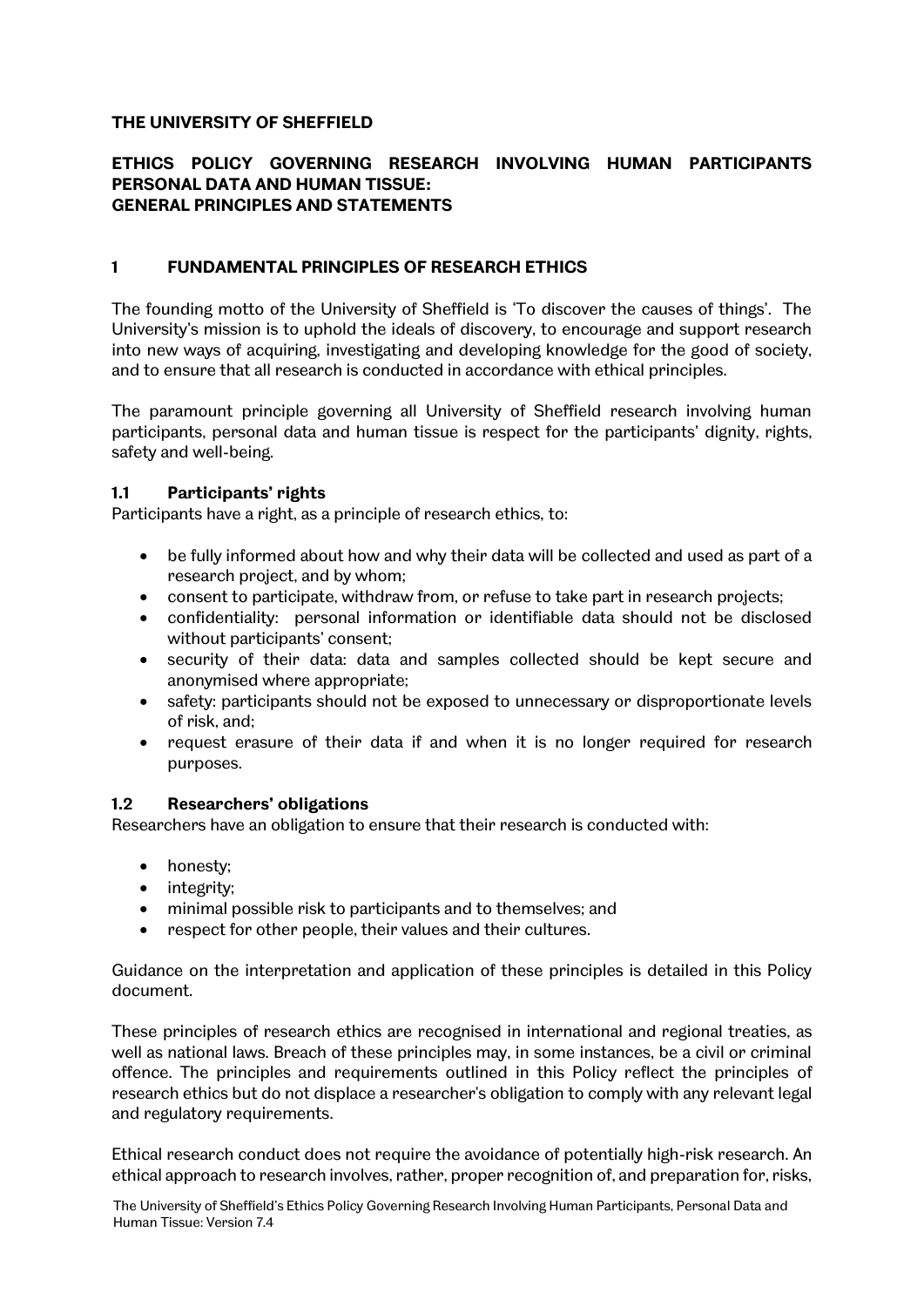and their responsible management. Ethical research is therefore a matter of being risk aware, not risk averse.

Finally, if research ethics are to be more than merely formulaic and procedural they must be meaningful and relevant to - and accepted by - researchers. To this end, this Policy specifies an ethics review procedure that is devolved to academic departments in the first instance, and which depends on ethically aware, self-reflective researchers taking responsibility for operationalising the principles and requirements embodied in the Policy.

# **2 INTRODUCING RESEARCH ETHICS**

The University's definition of research is taken from the Research Excellence Framework 2014: **'a process of investigation leading to new insights, effectively shared'**. This applies to all research undertaken by, or on behalf of, the University, across the full range of academic disciplines, from the arts and humanities to the natural sciences (whether funded or not), and also encompassing administrative research (undertaken within, or on behalf of, professional services departments or academic faculties/departments), and research undertaken by or within University research centres/institutes, advisory/consultancy services and subsidiary companies. This definition includes:

- work of educational value designed to improve understanding of the research process;
- work of relevance to commerce and industry;
- work of relevance to the public and voluntary sectors;
- scholarship supporting the intellectual infrastructure of subjects and disciplines (such as dictionaries, scholarly editions, catalogues, and contributions to research databases);
- the invention, design and generation of ideas, images, performances and artefacts, where these lead to new or substantially improved understanding; and
- the experimental use of existing knowledge to develop, design and construct new or substantially improved materials, devices, products and processes.

This definition of research excludes:

- the routine testing and analysis of materials, components and processes e.g. for the maintenance of national standards - as distinct from the development of new analytical techniques;
- routine audit and evaluation, within the established management procedures of organisations; and
- the development of teaching materials that do not embody original research.

The University of Sheffield's Ethics Policy Governing Research Involving Human Participants, Personal Data and Human Tissue, applies only to research involving human participants, personal data and human tissue. What is understood by these terms is discussed in Research Ethics Policy Note no. 1. It does not cover broader ethics or integrity issues that may apply to any type of research (e.g. ethical issues surrounding the source of funding for research), or ethical issues surrounding the use of animals in research.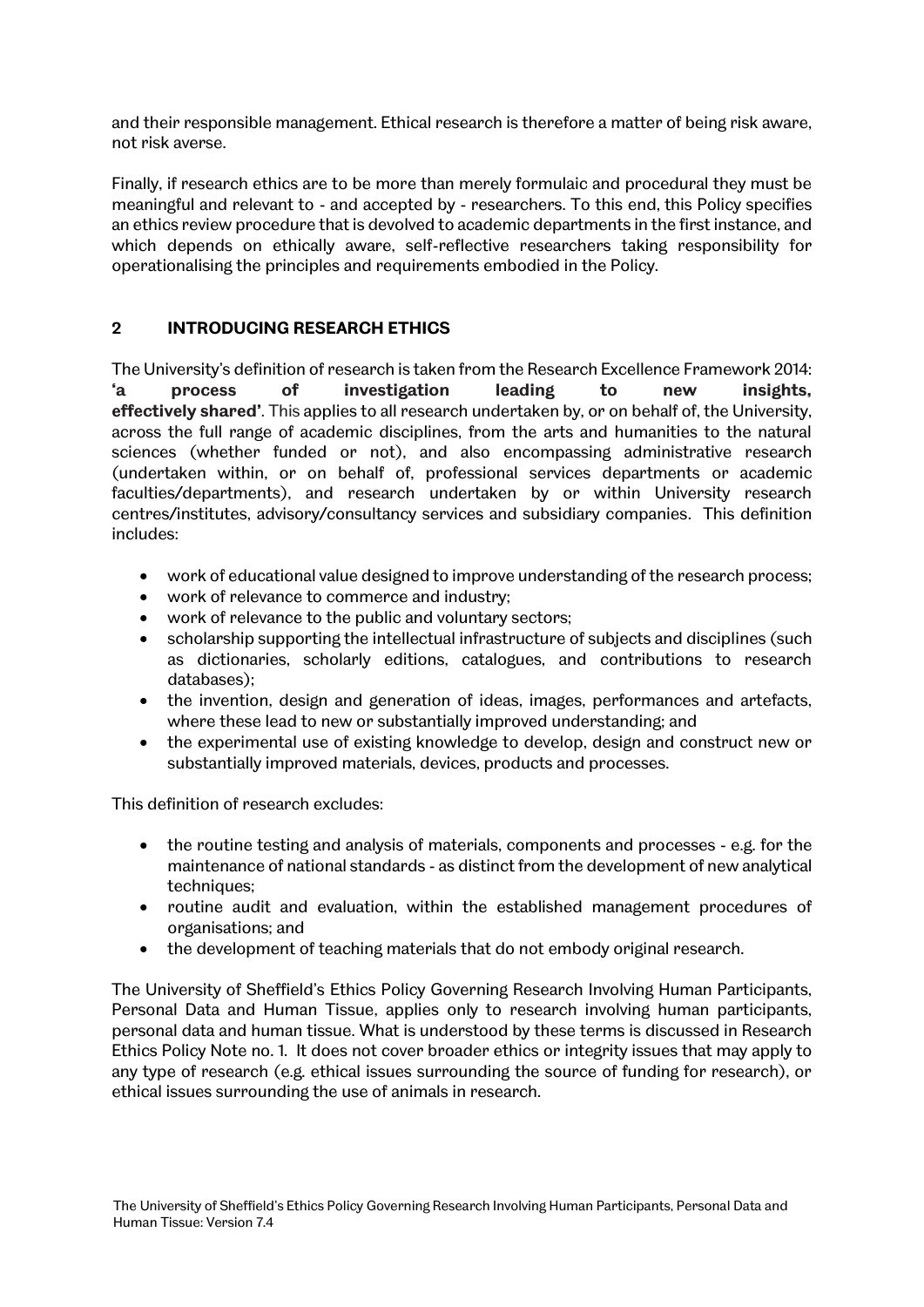## **3 RESEARCH ETHICS AT THE UNIVERSITY OF SHEFFIELD**

The University's Ethics Policy Governing Research Involving Human Participants, Personal Data and Human Tissue recognises that the responsibility for maintaining ethical conduct lies, in the first instance, with researchers themselves. If researchers do not take responsibility for the ethical conduct of their own research, defensible research ethics will be an unrealisable goal. To this end, responsibility for operating the University's Ethics Review Procedure, informed by the Policy, is devolved to academic departments and funding units.

Within this devolved framework, the University recognises that diversity enriches and strengthens its research culture and performance. Diversity means that research activities involving human participants, personal data and human tissue may differ widely from one department or funding unit to another. Thus the ethical issues relating to human participation in research may also differ considerably from one academic department or funding unit to another.

This means that the formal ethical review of research proposals involving human participants, personal data or human tissue is best carried out within departments, within the broad parameters provided by this Policy and the Research Ethics Approval Procedure.

The key principle underlying the Research Ethics Approval Procedure is that researchers should reflect on the ethical issues that are raised by their research and be able to justify, in ethical terms, the practices and procedures that they intend to adopt during their research. Matters of research ethics are often not 'black and white', and there is no 'one size fits all approach'. This Policy therefore aims to set a clear framework and guiding principles to assist researchers in addressing the ethical issues that may arise in the course of their research.

# **4 RESEARCH GOVERNANCE AND RESPONSIBILITIES**

Heads of departments and funding units are responsible for the conduct of the research that is undertaken in their departments. They are therefore responsible for ensuring that departmental researchers have access to appropriate ethics review procedures for research activities that involve human participants, personal data or human tissue, in line with the University's Ethics Policy Governing Research Involving Human Participants, Personal Data and Human Tissue. They are also responsible for ensuring that all research-active staff and students are familiar with the content of the Policy and that appropriate training and guidance is made available. In particular, it is compulsory for all staff to undertake the University's Information Security training, and this training is also recommended for students who undertake research involving personal data. As in all other matters, individual researchers are expected to follow the leadership of their Head of Department.

In everyday research practice, however, the first responsibility for considering, respecting and safeguarding the dignity, rights, safety and well-being of human participants involved in research lies with the lead researcher (e.g. the principal investigator or supervisor). However, this practical principle does not absolve more junior, or more senior, staff, or students, from personal responsibility in this respect, or from their responsibility to disclose any failure to meet the principles of conduct required by the Policy.

All researchers at the University of Sheffield, whether staff members or students, are responsible to a range of stakeholders for their conduct during, and delivery of, their research activities involving human participants. These are:

The University of Sheffield's Ethics Policy Governing Research Involving Human Participants, Personal Data and Human Tissue: Version 7.4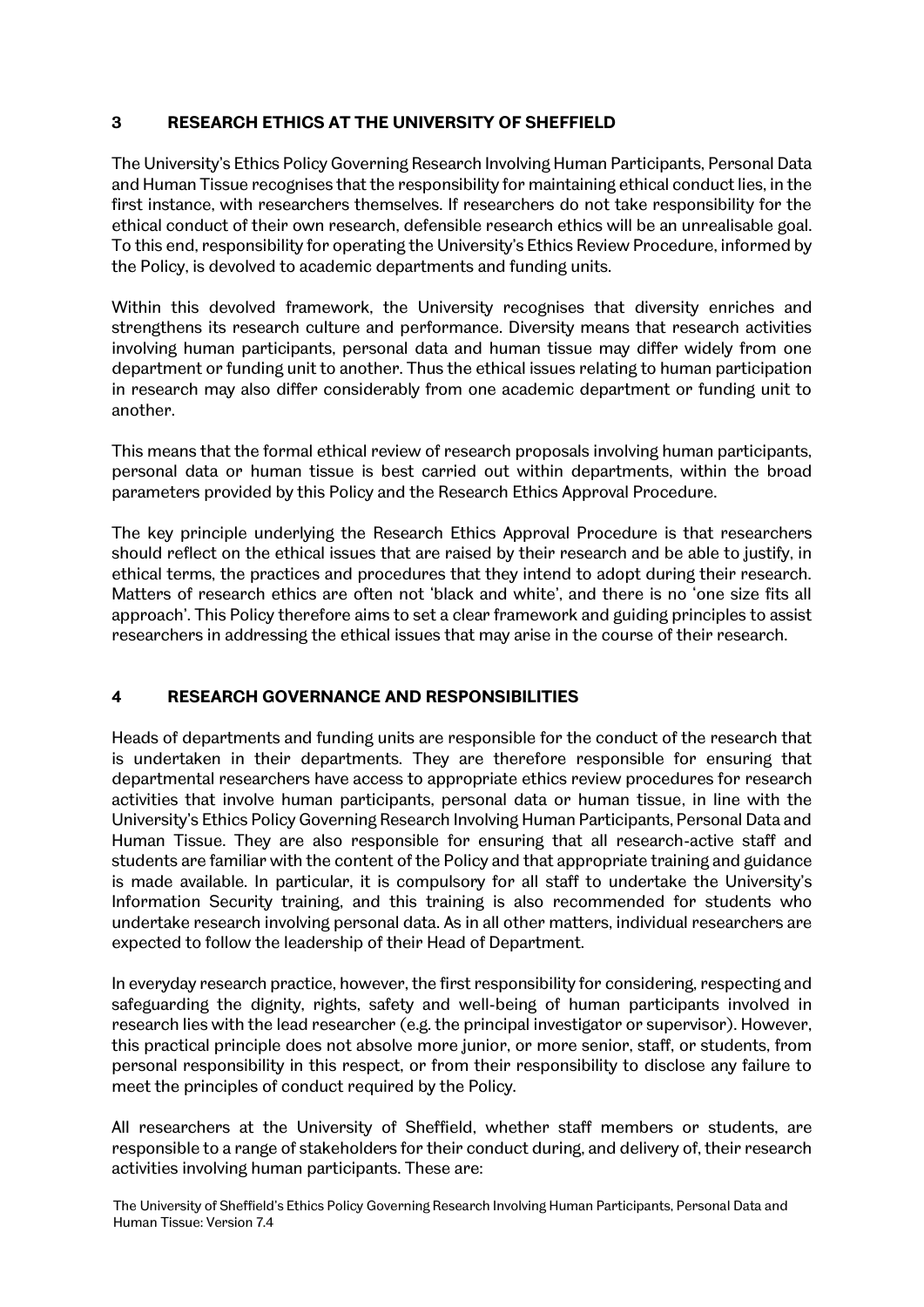- the human participants involved (as defined by this Policy);
- society in general:
- the University of Sheffield:
- fellow researchers, whether colleagues or students;
- colleagues who undertake research support activities;
- their department or funding unit;
- the research funder; and<br>• their academic profecsion
- their academic profession or discipline.

The University Research Ethics Committee (UREC) is responsible to the University's Senate for:

- reviewing the Ethics Policy Governing Research Involving Human Participants, Personal Data and Human Tissue every 5 years and reporting its findings to the University's Senate;
- offering guidance within the University on the interpretation of the Policy;
- resolving disputed or uncertain ethics approval decisions;
- auditing and accrediting the ethics review arrangements in place within departments and funding units on at least a 5 yearly basis, and monitoring the ethics review arrangements within departments and funding units;
- in the event of concerns arising about whether a research proposal or ongoing research activity complies with the Policy, suspending the approval process, or the research activity in question, pending further investigation;
- actively promoting awareness and knowledge of the Policy, and research ethics more generally, within the University via training events and other activities;
- keeping abreast of externally-driven developments, policies and regulations concerning research ethics, and ensuring that the University meets all necessary requirements;
- providing advice on any ethical matters relating to research that are referred to it from within the University.

# **5 SCOPE AND APPLICABILITY OF THE RESEARCH ETHICS POLICY**

The University's Ethics Policy Governing Research Involving Human Participants, Personal Data and Human Tissue applies to:

- all University staff and registered students who conduct, or contribute to, research activities involving human participants, personal data or human tissue, whether these take place within or outside University premises and facilities, or are part of a work placement undertaken in fulfilment of a University degree award; and
- all individuals who, although they are not members of the University, conduct, or contribute to, research activities involving human participants, personal data or human tissue that take place within University premises and facilities.

This specifically includes research undertaken by non-academic departments of the University of Sheffield, and administrative research undertaken within academic departments or faculties. For further definition and discussion of these activities and the procedures for their ethical review, see Research Ethics Policy Note no. 7, 'Administrative research within the University'.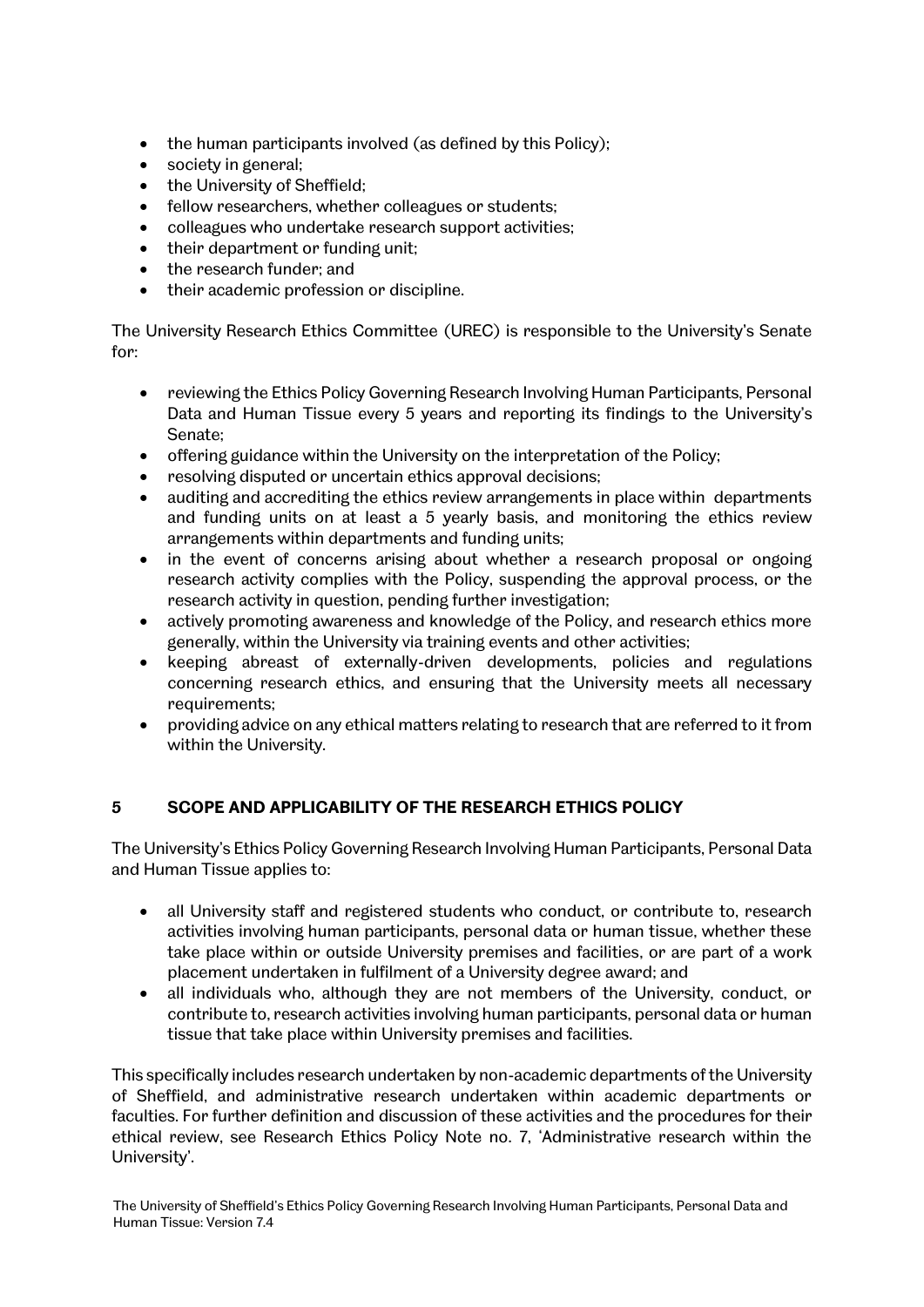The University of Sheffield's Policy is designed to complement the National Health Service (NHS) ethics review system. The University's Ethics Review Procedure does not, therefore, duplicate the functions, or overlap with the remit, of the NHS ethics review system. For further detail about ethics review via the NHS ethics review system, and information about which University research requires NHS, rather than University, ethics approval, see Research Ethics Policy Note no. 5.

Other external bodies, such as some public-sector social care providers or the armed forces, also have their own research ethics policies and review procedures. In the case of social care research, see Research Policy Note no. 5. In all other cases, contact the Secretary of the University Research Ethics Committee for guidance.

Research funding bodies may have their own research ethics policies and/or requirements, which must be met as a condition for receiving research funding. However, this does not obviate the need for observance of the University's Policy and its associated procedures; in such cases, the external policies and requirements are an *extra* layer of research ethics governance, not an alternative to the University's Policy.

Similarly, external research collaborators may be required to follow the ethics policies and procedures of their own organisations. However, the University's Policy and procedures must still be followed in any collaborative research that involves University of Sheffield staff or students. In some cases, an external organisation's ethics review procedure may be deemed sufficiently robust that additional ethical approval via the University of Sheffield's procedure is not required – see section 4 of the Research Ethics Approval Procedure for more details ('Alternative Ethics Review Procedure').

The final external stakeholders to be considered are professional bodies and learned societies, which may also have their own research ethics policies, guidelines and requirements. While learned societies' research ethics guidelines are useful resources that may offer supplementary guidance, the University's Policy must, in the first instance, take precedence for University staff members and with respect to research conducted on University premises. External bodies that have professional licensing or registration responsibilities are, however, a different matter and their external principles have a different weight. Although it is unlikely that professional ethical codes will conflict with the University's Policy, in the event of a perceived conflict of this kind, the member of staff concerned should contact the Secretary of the University Research Ethics Committee for guidance.

## **6 THE OBJECTIVES OF THE ETHICS POLICY GOVERNING RESEARCH INVOLVING HUMAN PARTICIPANTS, PERSONAL DATA AND HUMAN TISSUE**

The Policy is intended to:

- protect the dignity, rights, safety and well-being of human participants;
- codify the University's position on research ethics for research involving human participants, personal data and human tissue;
- demonstrate a commitment to high quality, transparent and accountable research ethics throughout the University, from senior management policy-making to the practicalities of individual staff and student research projects;
- warrant and inform the operation of the University's Ethics Review Procedure within departments and funding units;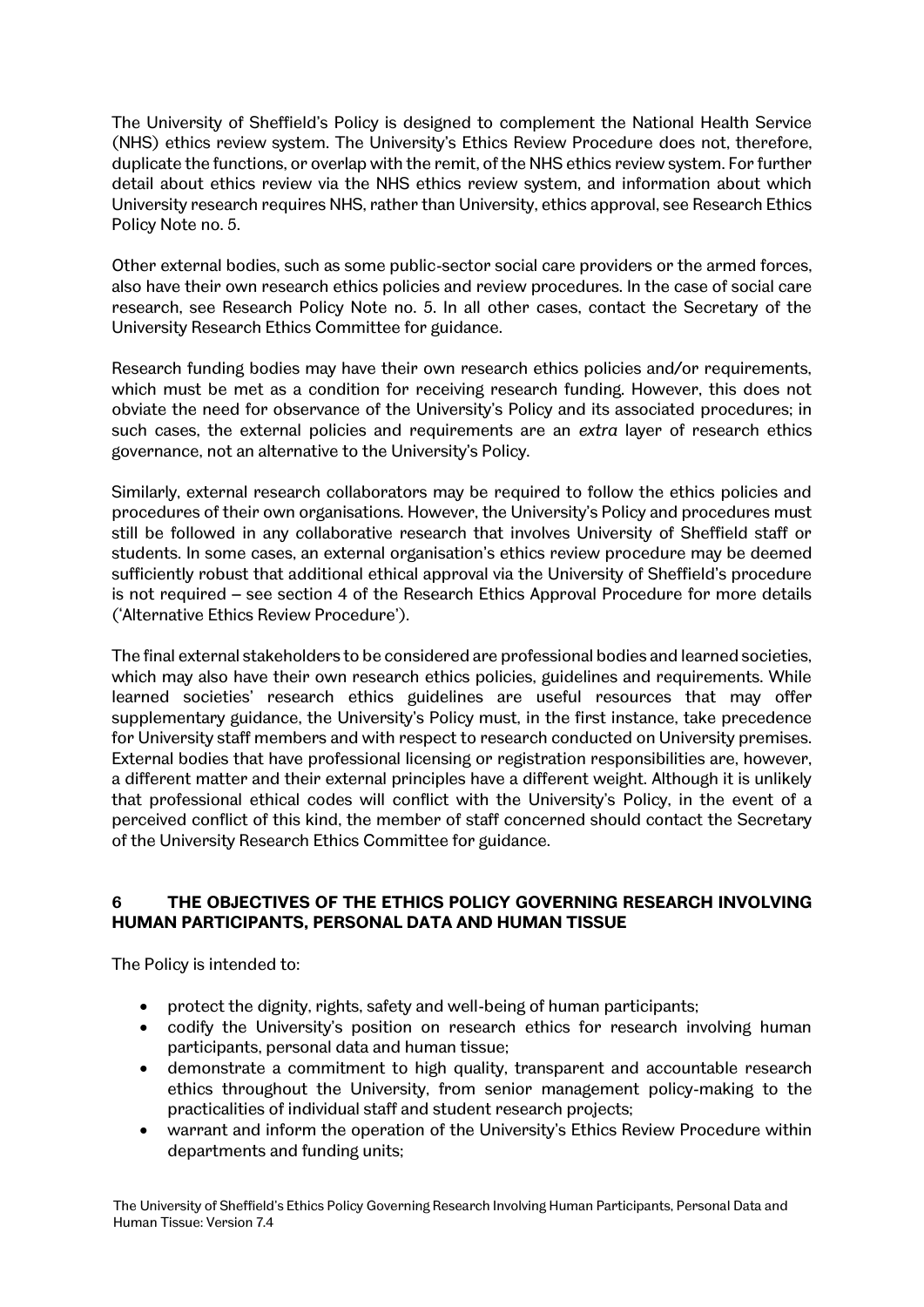- provide guidance on research ethics involving human participants, personal data and human tissue for all staff and students;
- encourage an organisational research culture based upon defensible standards of research practice;
- reduce risks to the University, departments and funding units, and individual researchers;
- strengthen the eligibility and quality of University research funding applications; and, not least,
- enhance the University's reputation with the general public and wider society, within the academic professions, and with funding bodies and external auditors.

# **7 GOOD RESEARCH PRACTICE**

Observing recognised research ethics principles is basic to good research practice in general. The University's Ethics Policy Governing Research Involving Human Participants, Personal Data and Human Tissue should, therefore, be read alongside:

- the University's Good Research & Innovation Practices (GRIP) Policy; and
- the University's Research Misconduct Toolkit.

Upholding ethical standards in the conduct of research means accepting and respecting principles of integrity, honesty and openness. Conducting research with integrity means embracing intellectual honesty and accepting personal responsibility for one's own actions.

Prior to, during, and following the completion of research activities, researchers are expected to consider the ethical implications of their research and, depending on its nature, the cultural, economic, psychological, physiological, political, religious, spiritual and social consequences of it for the human participants involved.

Researchers should always consider their research from the perspective(s) of the participants and any other people who may possibly be affected by it.

## **8 SAFETY AND WELL-BEING**

Finally, issues of safety and well-being are at the heart of research ethics. Researchers have a responsibility to protect all participants, as well as they can, from avoidable harm arising from their research. Researchers also have a responsibility to consider their own safety and that of any co-researchers or collaborators.

As a general rule, people participating in research should not be exposed to risks that are greater than, or additional to, those they encounter in their normal lifestyles. If it is expected that harm, unusual discomfort or other negative consequences might occur in prospective participants' future lives as a result of participation in a research project, the researcher should highlight this during the ethics approval process, and discuss the matter fully with participants during negotiations about informed consent.

However, it should also be noted that it may not be possible for researchers to identify every eventuality that may arise in the course of a research project, and that this Policy is not designed to cover all possible situations. Unexpected incidents affecting the safety or wellbeing of those involved, and/or presenting a potential reputational risk to the University, may

The University of Sheffield's Ethics Policy Governing Research Involving Human Participants, Personal Data and Human Tissue: Version 7.4